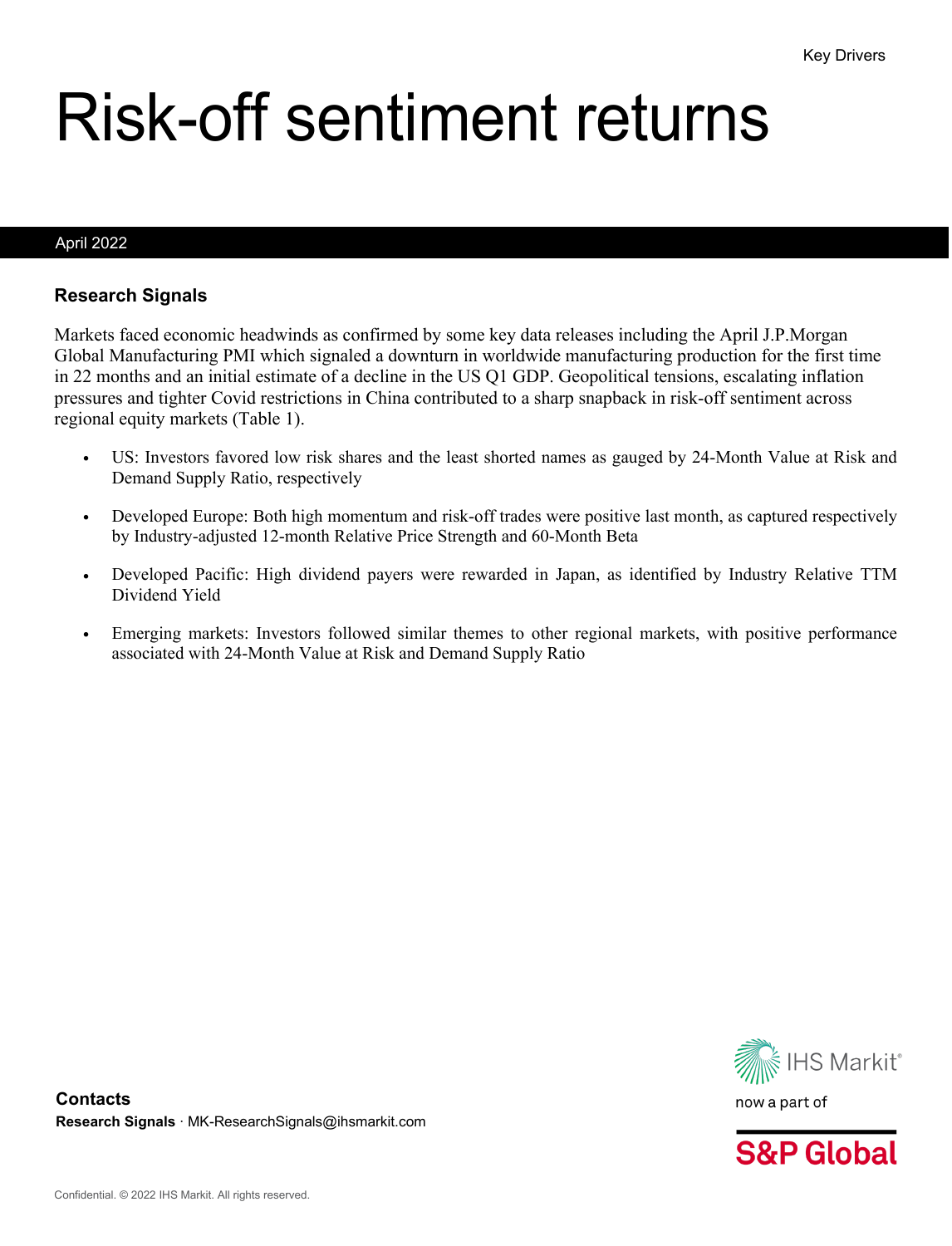## **Global factor quantile return spread (%) performance snapshot, Apr 2022**

|                                                         |                          | US Large | US<br>Small | Developed | Developed<br>Pacific ex | Japan<br>Standard | Emerging |
|---------------------------------------------------------|--------------------------|----------|-------------|-----------|-------------------------|-------------------|----------|
| Factor                                                  | <b>Factor Group</b>      | Cap      | Cap         | Europe    | Japan                   | Cap               | Markets  |
| Book-to-Market                                          |                          | 0.40     | $-0.73$     | 3.17      | 4.35                    | 4.83              | 1.46     |
| Forward 12-M EPS-to-Enterprise<br>Value                 |                          | 12.80    | 18.23       | 5.88      | 4.15                    | 0.74              | $-1.73$  |
| TTM EBITDA-to-Enterprise Value                          | Deep Value               | 12.23    | 15.16       | 6.13      | 6.06                    | 1.40              | 0.71     |
| TTM Free Cash Flow-to-Enterprise<br>Value               |                          | 3.67     | 13.69       | 2.86      | 0.51                    | $-0.15$           | 1.51     |
| Industry Relative Leading 4-QTRs<br><b>EPS to Price</b> | <b>Relative Value</b>    | 9.44     | 12.14       | 5.64      | 3.80                    | 3.19              | 0.29     |
| <b>Industry Relative TTM Dividend</b><br>Yield          |                          | 3.83     | 3.59        | 1.77      | 4.00                    | 4.47              | $-0.28$  |
| <b>Fixed Assets Turnover Ratio</b>                      |                          | $-5.15$  | 8.14        | $-1.07$   | $-0.59$                 | $-2.08$           | $-3.32$  |
| <b>Inventory Turnover Ratio</b>                         | Management<br>Quality    | 0.14     | 6.46        | 0.12      | $-1.26$                 | 1.01              | 0.41     |
| Net Operating Asset Turnover                            |                          | 3.66     | 7.72        | 0.23      | $-0.79$                 | $-1.80$           | $-3.21$  |
| Change in Accruals to Assets                            |                          | $-1.74$  | $-1.27$     | 1.52      | $-0.85$                 | 0.26              | 1.04     |
| Change in TTM COGS vs.<br><b>Inventory Level</b>        | <b>Earnings Quality</b>  | 4.67     | 6.41        | 3.87      | 0.27                    | 1.22              | 2.23     |
| Change in TTM Sales vs. Accounts<br>Receivable          |                          | $-0.04$  | $-0.82$     | 0.00      | $-1.34$                 | $-1.21$           | $-0.29$  |
| <b>Working Capital Accruals</b>                         |                          | $-2.17$  | 0.37        | 1.17      | 3.78                    | $-0.18$           | $-0.77$  |
| 1-yr Growth in TTM Free Cash<br>Flow                    | <b>Historical Growth</b> | 3.85     | 8.16        | 2.13      | $-0.38$                 | $-0.37$           | 0.33     |
| <b>Reinvestment Rate</b>                                |                          | 7.85     | 11.70       | $-0.67$   | 1.67                    | $-2.41$           | 2.80     |
| Average Monthly Trading Volume-<br>to-Market Cap        |                          | $-5.40$  | $-14.28$    | 1.65      | $-1.63$                 | 0.33              | $-4.40$  |
| 60-Month Beta                                           | Liquidity, Risk &        | 6.05     | 5.51        | 5.30      | $-0.71$                 | 4.62              | 2.15     |
| <b>Asset Quality Index</b>                              | Size                     | 4.64     | 1.87        | $-0.68$   | 0.53                    | $-1.28$           | $-0.10$  |
| <b>Operating Leverage</b>                               |                          | $-1.77$  | $-1.93$     | 0.16      | 0.45                    | 0.01              | $-0.51$  |
| Natural Logarithm of Market<br>Capitalization           |                          | $-4.60$  | $-11.64$    | $-1.68$   | $-1.35$                 | $-0.55$           | $-3.35$  |
| 2-Year Ahead EPS Growth                                 |                          | $-4.98$  | $-3.79$     | 0.18      | $-0.92$                 | $-0.49$           | 0.60     |
| 3-M Revision in FY2 EPS<br>Forecasts                    | Earnings<br>Momentum     | 6.85     | 3.92        | 3.20      | 3.69                    | $-1.43$           | 2.10     |
| Real Earnings Surprise                                  |                          | 1.90     | 3.57        | 0.44      | 2.20                    | 0.39              | 2.69     |
| 24-Month Value at Risk                                  |                          | 11.97    | 14.53       | 6.81      | 7.17                    | 4.05              | 4.00     |
| 5-day Industry Relative Return                          |                          | $-6.11$  | $-8.01$     | $-1.97$   | $-7.34$                 | 1.29              | $-1.76$  |
| Industry-adjusted 12-month<br>Relative Price Strength   | <b>Price Momentum</b>    | 6.33     | 7.09        | 4.66      | 1.75                    | $-0.13$           | $-1.69$  |
| Rational Decay Alpha                                    |                          | 8.56     | 13.43       | 0.10      | 2.33                    | $-1.41$           | $-0.46$  |
| Demand Supply Ratio                                     | <b>Short Sentiment</b>   | 10.72    | 13.32       | 5.64      | 4.45                    | 1.16              | 8.77     |
| Implied Loan Rate                                       |                          | 8.28     | 9.10        | 0.02      | 1.02                    | 1.35              | 2.71     |

Source: IHS Markit © 2022 IHS Markit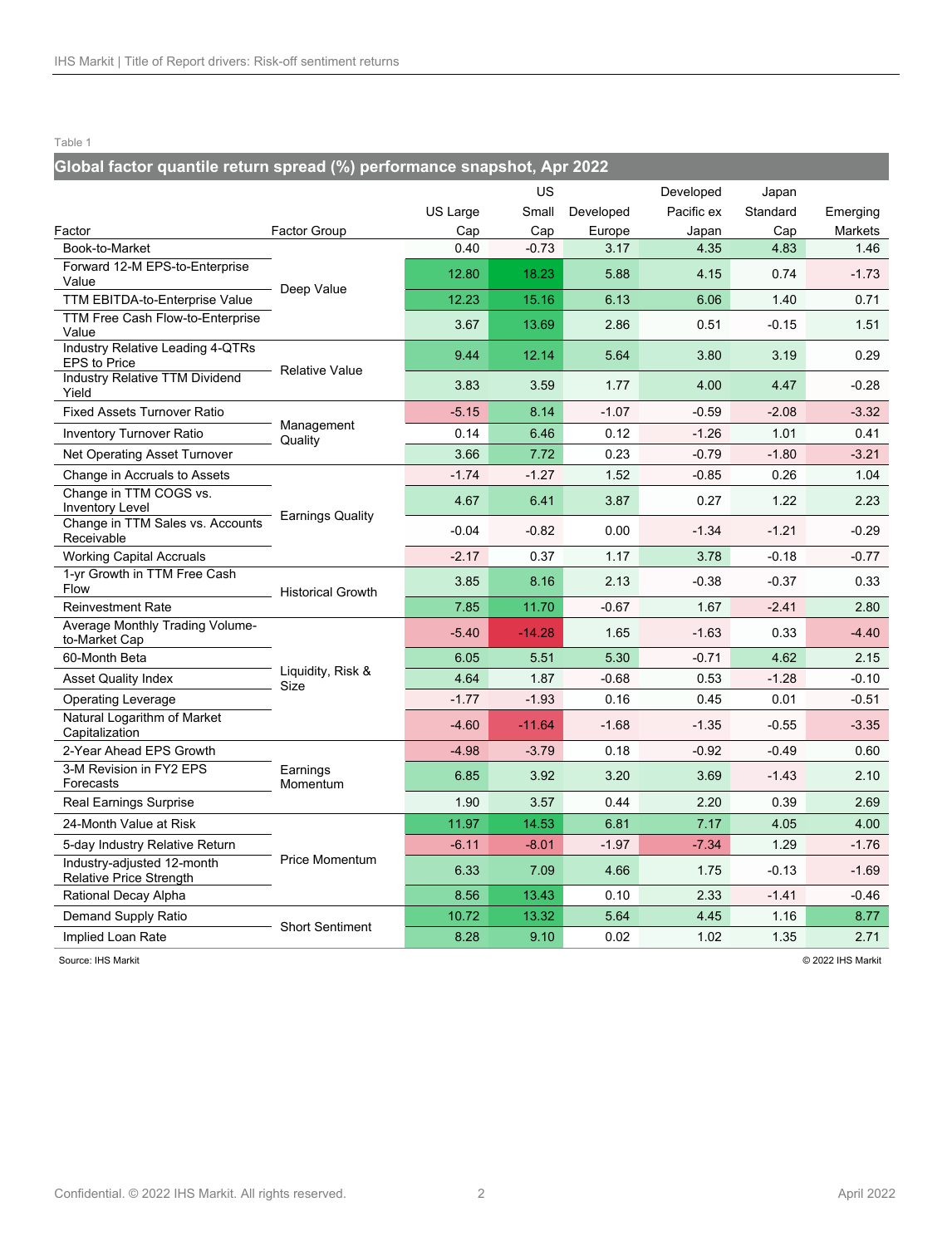## United States

## **US Large Cap**

Operating conditions improved across the US manufacturing sector in April, with the headline PMI figure rising to 59.2 in April, up from 58.8 in March, driven by a quicker expansion in output and a series-record rise in preproduction inventories, though input costs rose substantially. In equity markets, stocks booked their worst April since 2002, contributing to their weakest start to the year since 1939.

A sharp increase in risk-off sentiment is evident among the list of top performing factors for US large caps in April (Table 2). 1-Month Realized Stock Return Volatility (19.63%) is one such example of a risk measure which recorded similar performance to that seen during January's market rout (Figure 1). Interestingly, though, Price Momentum measures including 52-Week High (19.42%) and 26-Week Relative Price Strength (16.21%) were other strong performers and, similarly, 3-Month Active Return (-13.74%), interpreted as a short-term price reversal metric, was included on the laggard board for the month (Table 3).

#### Table 2

**US Large Cap top decile return spread factor performance, Apr 2022**

| Factor                                       | Decile spread | Factor group           |
|----------------------------------------------|---------------|------------------------|
| 1-Month Stock Return Interquartile Range     | 21.73         | Liquidity, Risk & Size |
| 1-Month Realized Stock Return Volatility     | 19.63         | Liquidity, Risk & Size |
| 52-Week High                                 | 19.42         | Price Momentum         |
| CV of Prior 90-Day Closing Prices            | 19.13         | <b>Price Momentum</b>  |
| <b>Distress Measure</b>                      | 18.50         | Liquidity, Risk & Size |
| 60-Day Residual Risk                         | 18.17         | Liquidity, Risk & Size |
| 50-200 Day Stock Price Ratio                 | 17.87         | <b>Price Momentum</b>  |
| 15/36 Week Stock Price Ratio                 | 17.57         | <b>Price Momentum</b>  |
| Leading 12 Month EBITDA/ EV                  | 16.39         | Deep Value             |
| 26-Week Relative Price Strength              | 16.21         | <b>Price Momentum</b>  |
| Time Weighted EBITDA/ EV                     | 16.03         | Deep Value             |
| 6-Month Active Return with 1-Month Lag       | 15.73         | <b>Price Momentum</b>  |
| 20-Day Volume Volatility to Price Volatility | 15.36         | Liquidity, Risk & Size |
| 4-52 Week Price Oscillator                   | 15.17         | <b>Price Momentum</b>  |
| Time Weighted Cash Yield                     | 14.40         | Deep Value             |
| Source: IHS Markit                           |               | © 2022 IHS Markit      |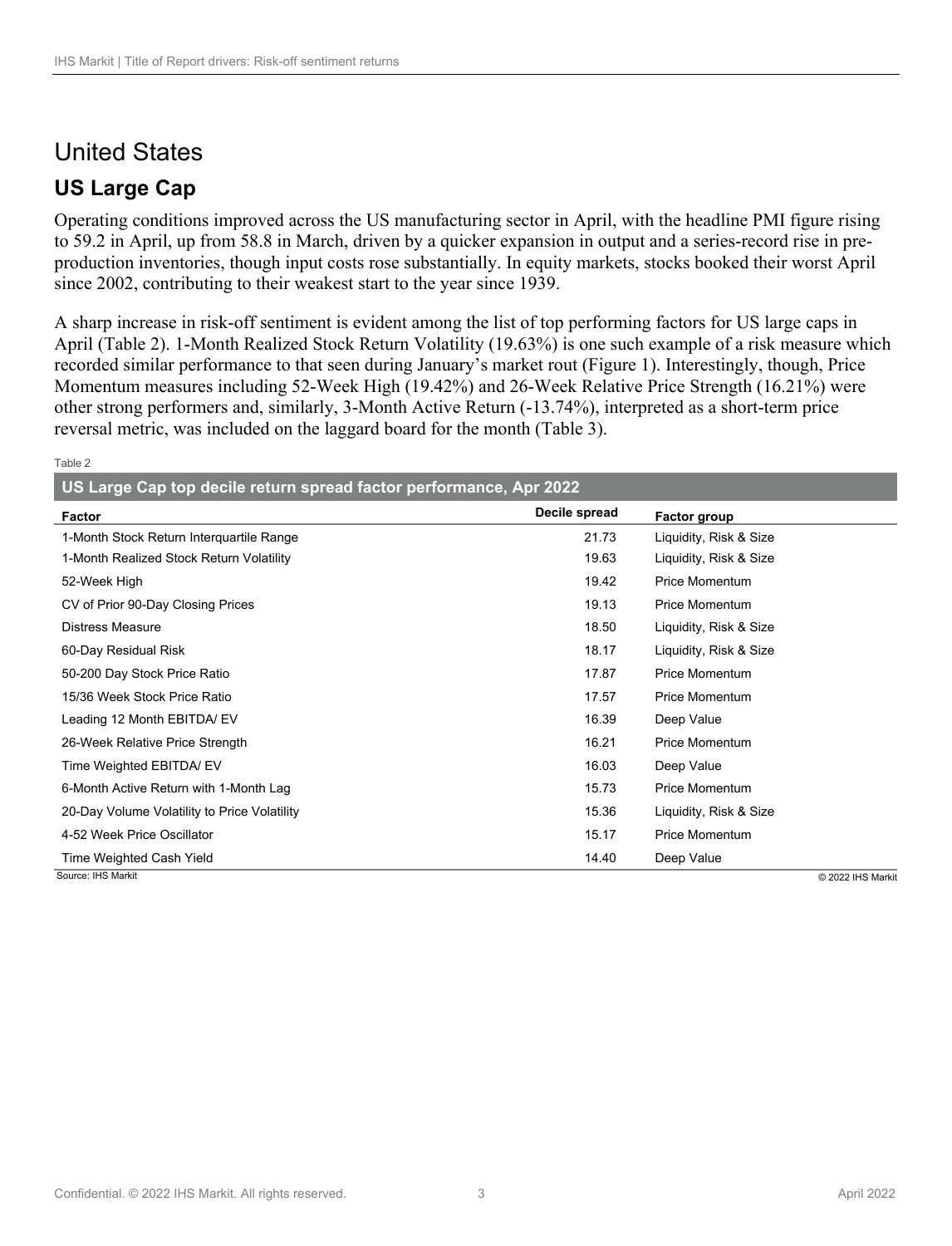

#### Figure 1

Table 3

|  |  | US Large Cap bottom decile return spread factor performance, Apr 2022 |  |  |
|--|--|-----------------------------------------------------------------------|--|--|
|--|--|-----------------------------------------------------------------------|--|--|

| Factor                                    | Decile spread | Factor group              |
|-------------------------------------------|---------------|---------------------------|
| 3-Month Active Return                     | $-13.74$      | Price Momentum            |
| 3-yr Compound Annual Sales Growth         | $-13.37$      | <b>Historical Growth</b>  |
| Advertising Intensity                     | $-9.95$       | <b>Management Quality</b> |
| <b>Attention Span Ratio</b>               | $-9.87$       | <b>Management Quality</b> |
| Cash to Enterprise Value                  | $-8.01$       | Deep Value                |
| 5-yr Relative TTM Sales-to-Price          | $-7.31$       | <b>Relative Value</b>     |
| <b>Growth Duration</b>                    | $-7.21$       | Liquidity, Risk & Size    |
| 2-Year Ahead EPS Growth Percentage Change | $-7.20$       | Earnings Momentum         |
| <b>TTM Capital Expenditures-to-Price</b>  | $-6.88$       | Deep Value                |
| <b>Industrial Production Sensitivity</b>  | $-6.66$       | Macro                     |
| Source: IHS Markit                        |               | C 2022 IHS Markit         |

## **US Small Cap**

As with large caps, momentum and low risk measures were prominent among the top performing factors for small caps in April (Table 4). 52-Week High (21.71%) was the top performer, a signal that has been successful over the past year with outperformance in all but two months (Figure 2), capped by its highest spread since March 2001. Conversely, factors which struggled for the month (Table 5) include Stability of 3-yr TTM Free Cash Flow (- 6.76%), Earnings Shortfall (-6.46%) and Inventory-to-Total Assets (-6.36%).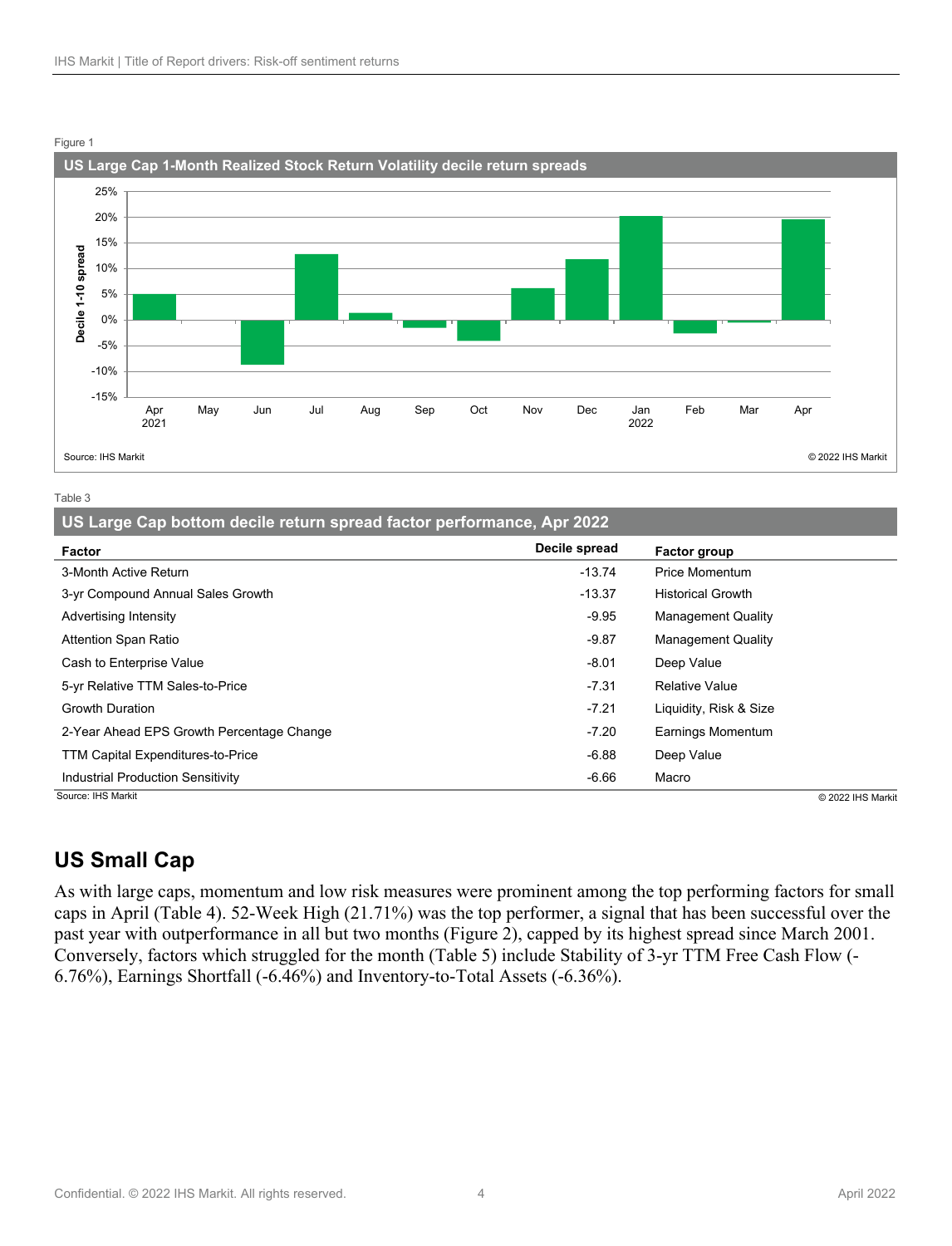#### **US Small Cap top decile return spread factor performance, Apr 2022**

| Factor                                     | Decile spread | Factor group              |                   |
|--------------------------------------------|---------------|---------------------------|-------------------|
| 52-Week High                               | 21.71         | <b>Price Momentum</b>     |                   |
| <b>Distress Measure</b>                    | 20.82         | Liquidity, Risk & Size    |                   |
| CV of Prior 90-Day Closing Prices          | 20.41         | <b>Price Momentum</b>     |                   |
| 50-200 Day Stock Price Ratio               | 20.34         | <b>Price Momentum</b>     |                   |
| 4-52 Week Price Oscillator                 | 20.22         | <b>Price Momentum</b>     |                   |
| 6-Month Active Return with 1-Month Lag     | 19.83         | <b>Price Momentum</b>     |                   |
| 6-Month Nominal Change in 18-Month Alpha   | 19.76         | <b>Price Momentum</b>     |                   |
| Cash-to-Sales                              | 19.32         | <b>Management Quality</b> |                   |
| Working Capital-to-Trailing 12-Month Sales | 19.19         | <b>Management Quality</b> |                   |
| 1-Month Stock Return Interguartile Range   | 18.88         | Liquidity, Risk & Size    |                   |
| 26-Week Relative Price Strength            | 18.60         | <b>Price Momentum</b>     |                   |
| SG&A Expenses-to-Sales                     | 18.58         | <b>Management Quality</b> |                   |
| 15/36 Week Stock Price Ratio               | 18.33         | Price Momentum            |                   |
| Forward 12-M EPS-to-Enterprise Value       | 18.23         | Deep Value                |                   |
| Natural Logarithm of TTM Sales             | 18.03         | Liquidity, Risk & Size    |                   |
| Source: IHS Markit                         |               |                           | C 2022 IHS Markit |

Figure 2



Table 5

**US Small Cap bottom decile return spread factor performance, Apr 2022**

| Factor                                   | Decile spread | Factor group              |
|------------------------------------------|---------------|---------------------------|
| Stability of 3-yr TTM Free Cash Flow     | $-6.76$       | <b>Historical Growth</b>  |
| Earnings Shortfall                       | $-6.46$       | Earnings Quality          |
| Inventory-to-Total Assets                | $-6.36$       | <b>Management Quality</b> |
| 1-Month Active Return                    | $-5.94$       | Price Momentum            |
| <b>TTM Capital Expenditures-to-Price</b> | $-5.87$       | Deep Value                |
| 3-yr Change in Assets-adj TTM Cash Flow  | $-5.56$       | <b>Historical Growth</b>  |
| Aggregate Gamma                          | $-5.54$       | Liquidity, Risk & Size    |
| <b>TTM Gross Profit Margin</b>           | $-5.54$       | <b>Management Quality</b> |
| <b>Liquidity Coefficient</b>             | $-5.39$       | Liquidity, Risk & Size    |
| 3-yr Compound Annual FCF Growth          | $-5.20$       | <b>Historical Growth</b>  |
| Source: IHS Markit                       |               | C 2022 IHS Markit         |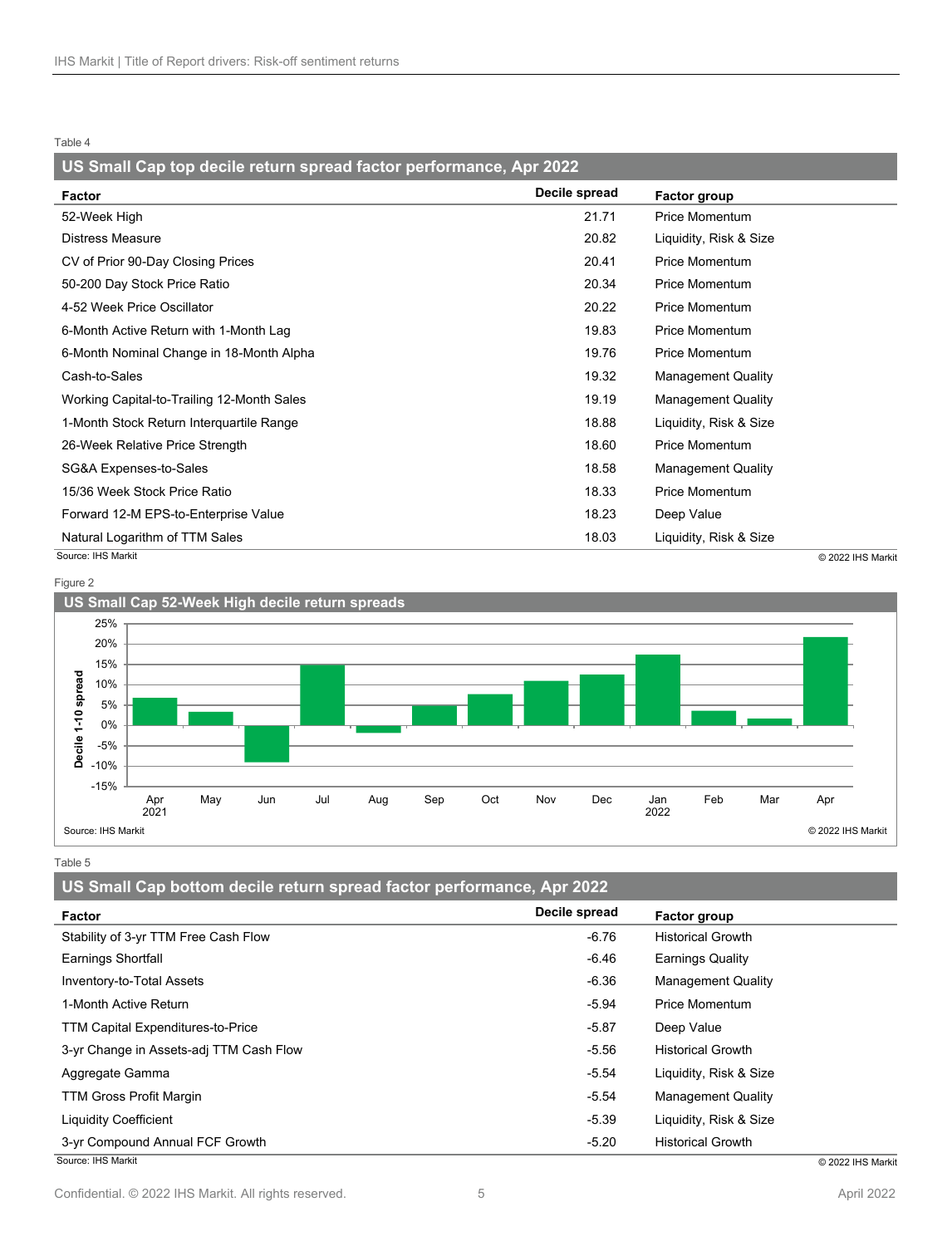## Europe

Manufacturing growth in the eurozone weakened further in April, with the PMI slumping to a 15-month low of 55.5, from 56.5 in March, amid record output price inflation. Of the monitored eurozone constituents, the Netherlands recorded the strongest upturn, while PMI readings fell in the remaining countries with the exception of France. In equity markets, stocks finished mostly flat for the month on vying forces from positive earnings reports to fears over Ukraine and energy supplies.

While investors did not follow the lead of US markets which experienced a steep decline in April, the most highly favored factors (Table 6) did take on similar behavior, with outperformance to momentum and risk-off measures. Furthermore, the trade was fairly systematic as demonstrated by the nearly monotonic distribution of returns across deciles (Figure 3) for factors such as 50-200 Day Stock Price Ratio (13.93%) and CV of Prior 90-Day Closing Prices (11.03%). On the other hand, the weakest performers for the month (Table 7) included 3-yr Compound Annual Sales Growth (-6.83%) and 5-yr Relative Book-to-Market (-4.77%).

Table 6

| Developed Europe top decile return spread factor performance, Apr 2022 |               |                        |
|------------------------------------------------------------------------|---------------|------------------------|
| Factor                                                                 | Decile spread | <b>Factor group</b>    |
| 50-200 Day Stock Price Ratio                                           | 13.93         | <b>Price Momentum</b>  |
| 15/36 Week Stock Price Ratio                                           | 13.64         | <b>Price Momentum</b>  |
| 52-Week High                                                           | 12.82         | Price Momentum         |
| 6-Month Nominal Change in 18-Month Alpha                               | 12.17         | <b>Price Momentum</b>  |
| 26-Week Relative Price Strength                                        | 12.12         | <b>Price Momentum</b>  |
| 6-Month Active Return with 1-Month Lag                                 | 11.80         | <b>Price Momentum</b>  |
| CV of Prior 90-Day Closing Prices                                      | 11.03         | <b>Price Momentum</b>  |
| 6-Month Nominal Change in 36-Month Alpha                               | 9.94          | <b>Price Momentum</b>  |
| 1-Month Stock Return Interquartile Range                               | 9.77          | Liquidity, Risk & Size |
| 39-Week Return with 4-week Lag                                         | 9.52          | <b>Price Momentum</b>  |
| 9-Month Active Return with 1-Month Lag                                 | 9.41          | <b>Price Momentum</b>  |
| 1-Month Realized Stock Return Volatility                               | 8.96          | Liquidity, Risk & Size |
| 6-Month Nominal Change in 12-Month Alpha                               | 8.68          | <b>Price Momentum</b>  |
| Cash & Equivalents-to-Current Liabilities                              | 8.67          | Liquidity, Risk & Size |
| Altman Z Score                                                         | 8.55          | Liquidity, Risk & Size |
| Source: IHS Markit                                                     |               | C 2022 IHS Markit      |





Confidential. © 2022 IHS Markit. All rights reserved. 6 April 2022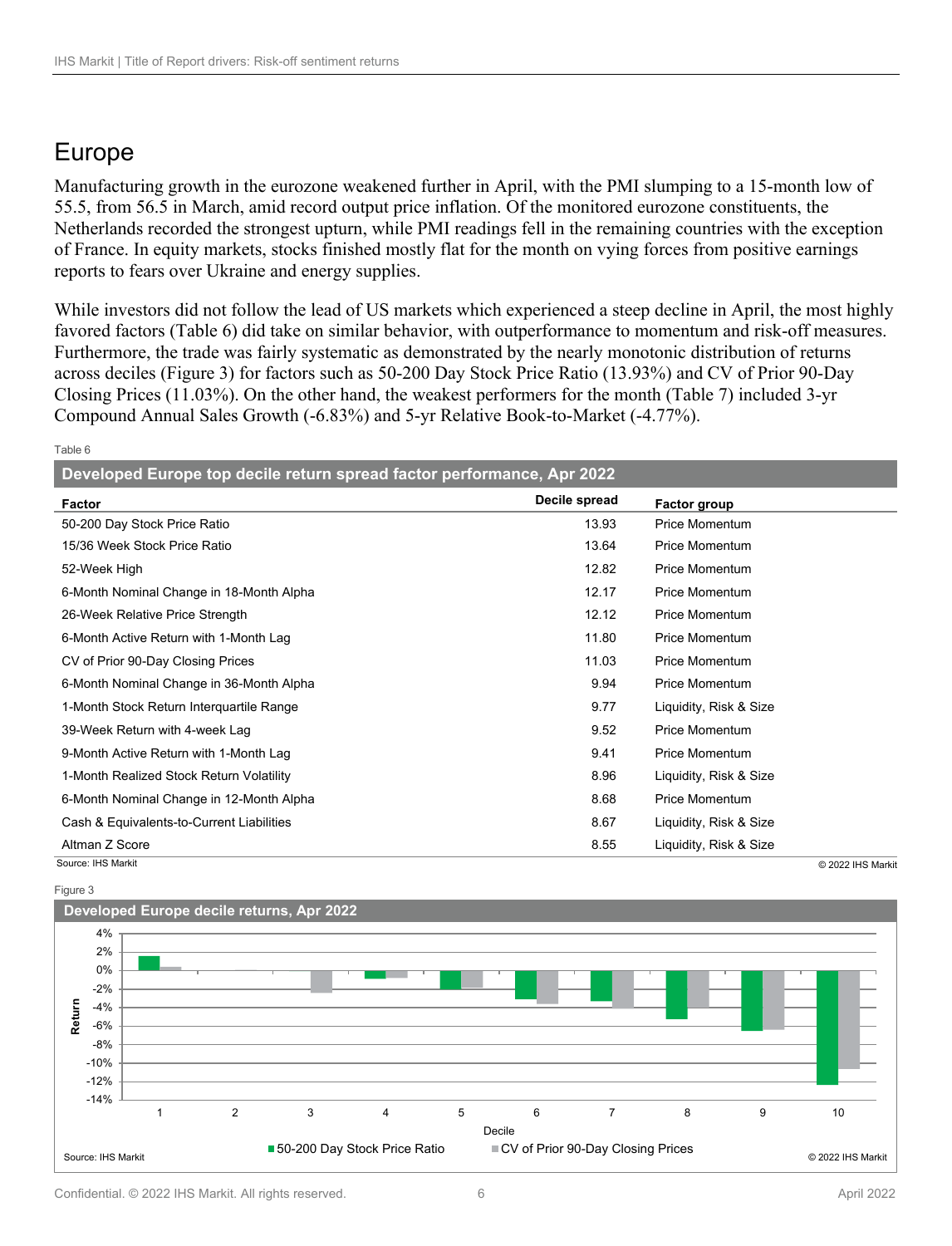| Developed Europe bottom decile return spread factor performance, Mar 2022 |               |                          |                   |
|---------------------------------------------------------------------------|---------------|--------------------------|-------------------|
| Factor                                                                    | Decile spread | Factor group             |                   |
| 3-Month Active Return                                                     | $-12.73$      | <b>Price Momentum</b>    |                   |
| 2-Month Active Return                                                     | -9.17         | Price Momentum           |                   |
| 3-yr Compound Annual Sales Growth                                         | -6.83         | <b>Historical Growth</b> |                   |
| 3-yr Change in Assets-adj TTM Cash Flow                                   | $-5.55$       | <b>Historical Growth</b> |                   |
| <b>Housing Starts Sensitivity</b>                                         | -4.98         | Macro                    |                   |
| 5-yr Relative Book-to-Market                                              | $-4.77$       | <b>Relative Value</b>    |                   |
| Debt to Market Cap                                                        | $-4.42$       | Liquidity, Risk & Size   |                   |
| Second Preceding 6-month Return                                           | $-4.41$       | <b>Price Momentum</b>    |                   |
| 1-Month Active Return                                                     | $-4.38$       | <b>Price Momentum</b>    |                   |
| 5-yr Relative TTM Sales-to-Price                                          | $-4.35$       | <b>Relative Value</b>    |                   |
| Source: IHS Markit                                                        |               |                          | C 2022 IHS Markit |

## Asia-Pacific

Further tightening in Covid restrictions in China and inflationary pressures dampened manufacturing operating conditions in the two largest Asian economies of China and Japan in April. In China, the manufacturing PMI slipped further into contraction territory at 46.0 in April, from 48.1 in March, on a stronger reduction in output and new orders. In Japan, the headline PMI dipped to 53.5 in April, from 54.1 in March, on a slower expansion in incoming business and the lowest business optimism since July 2020. Worries surrounding shutdowns in China to curb Covid flareups also dragged stocks down in April, with China suffering steeper losses for the year compared with Japan.

Risk appetites were also low in Develop Pacific markets. Top performing factors in developed Pacific markets outside Japan in April (Table 8) included measures such as CV of Prior 90-Day Closing Prices (9.27%) and 60- Day Residual Risk (8.37%). At the same time, Price Momentum measures of various durations outperformed, including 52-Week High (11.82%) and 26-Week Relative Price Strength (7.18%), in addition to 3-Month Active Return (-11.57%), which is sorted as a short-term price reversal metric and thus appeared on the laggard board (Table 9) after registering its deepest spread since May 2009.

Similarly in Japan, measures such as 52-Week High (11.82%) and CV of Prior 90-Day Closing Prices (9.27%) were among the top performers in April (Table 10), while 3-Month Active Return (-6.91%) was the weakest performer (Table 11). We also highlight TTM Dividend Yield (5.45%) which returned to positive territory as investors once again favored the highest dividend payers (Figure 5).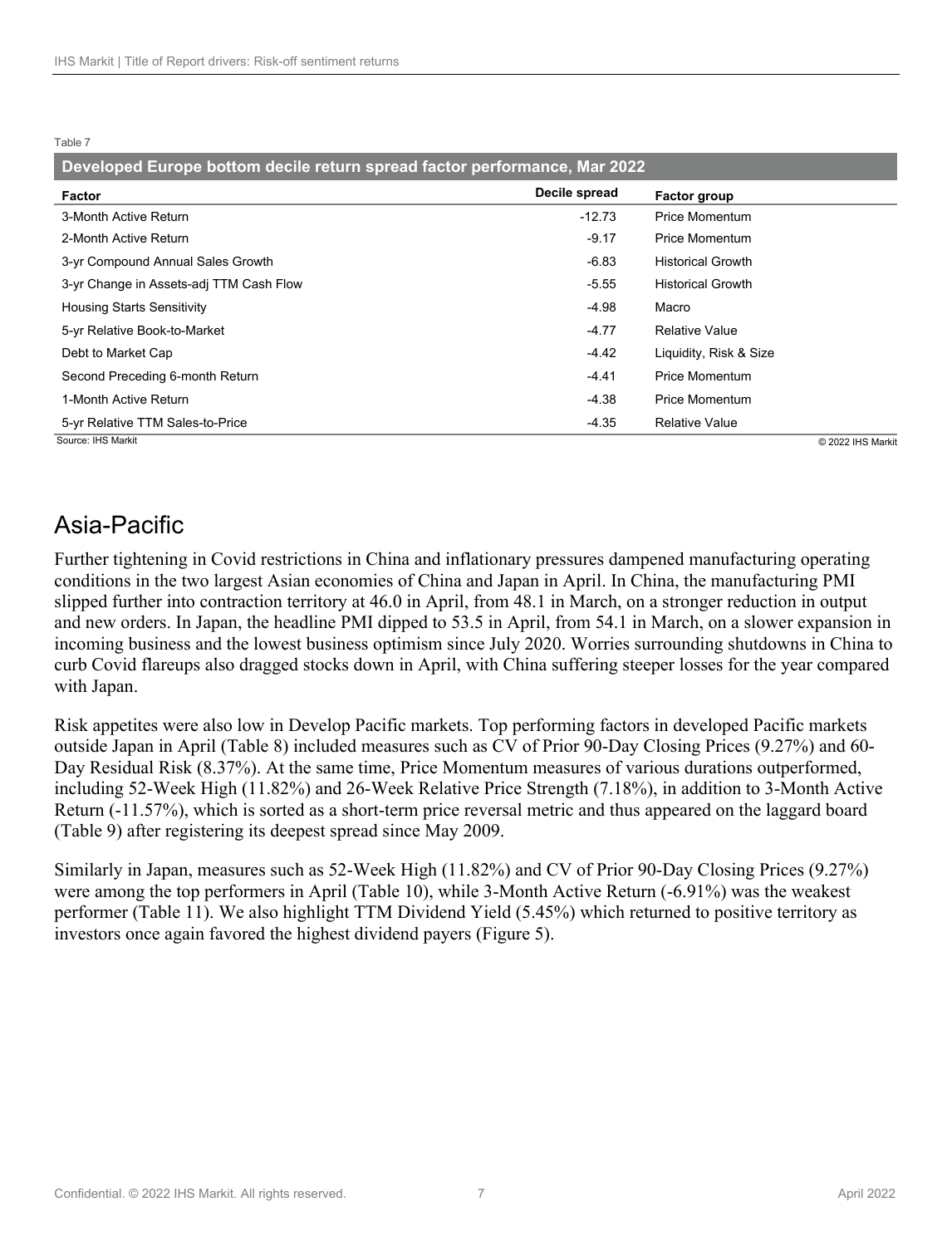### **Developed Pacific exJapan top decile return spread factor performance, Apr 2022**

| Factor                                   | Decile spread | Factor group              |
|------------------------------------------|---------------|---------------------------|
| 52-Week High                             | 11.82         | <b>Price Momentum</b>     |
| CV of Prior 90-Day Closing Prices        | 9.27          | <b>Price Momentum</b>     |
| 60-Day Residual Risk                     | 8.37          | Liquidity, Risk & Size    |
| 1-Month Stock Return Interquartile Range | 8.32          | Liquidity, Risk & Size    |
| 15/36 Week Stock Price Ratio             | 8.14          | <b>Price Momentum</b>     |
| 1-Month Realized Stock Return Volatility | 7.67          | Liquidity, Risk & Size    |
| 24-Month Residual Return Variance        | 7.45          | <b>Price Momentum</b>     |
| 50-200 Day Stock Price Ratio             | 7.44          | <b>Price Momentum</b>     |
| <b>Distress Measure</b>                  | 7.41          | Liquidity, Risk & Size    |
| 26-Week Relative Price Strength          | 7.18          | <b>Price Momentum</b>     |
| 24-Month Value at Risk                   | 7.17          | <b>Price Momentum</b>     |
| 6-Month Active Return with 1-Month Lag   | 7.11          | <b>Price Momentum</b>     |
| Oil Prices Sensitivity                   | 6.82          | Macro                     |
| <b>TTM Cash Flow-to-Price</b>            | 6.80          | Deep Value                |
| Operating Profit Margin                  | 6.34          | <b>Management Quality</b> |
| Source: IHS Markit                       |               | © 2022 IHS Markit         |

Figure 4



Table 9

**Developed Pacific exJapan bottom decile return spread factor performance, Apr 2022**

| <b>Factor</b>                     | Decile spread | Factor group              |
|-----------------------------------|---------------|---------------------------|
| 3-Month Active Return             | $-11.57$      | Price Momentum            |
| 5-day Industry Relative Return    | $-7.34$       | <b>Price Momentum</b>     |
| <b>Attention Span Ratio</b>       | $-6.88$       | <b>Management Quality</b> |
| 2-Month Active Return             | $-6.55$       | <b>Price Momentum</b>     |
| 1-Month Active Return             | $-5.70$       | <b>Price Momentum</b>     |
| 14 Day Relative Strength Index    | $-5.37$       | <b>Price Momentum</b>     |
| 4-week Industry Relative Return   | $-5.12$       | <b>Price Momentum</b>     |
| 3-yr Compound Annual Sales Growth | $-5.07$       | <b>Historical Growth</b>  |
| <b>TTM Gross Profit Margin</b>    | $-4.90$       | <b>Management Quality</b> |
| Operating Liability Leverage      | $-4.43$       | <b>Management Quality</b> |
| Source: IHS Markit                |               | © 2022 IHS Markit         |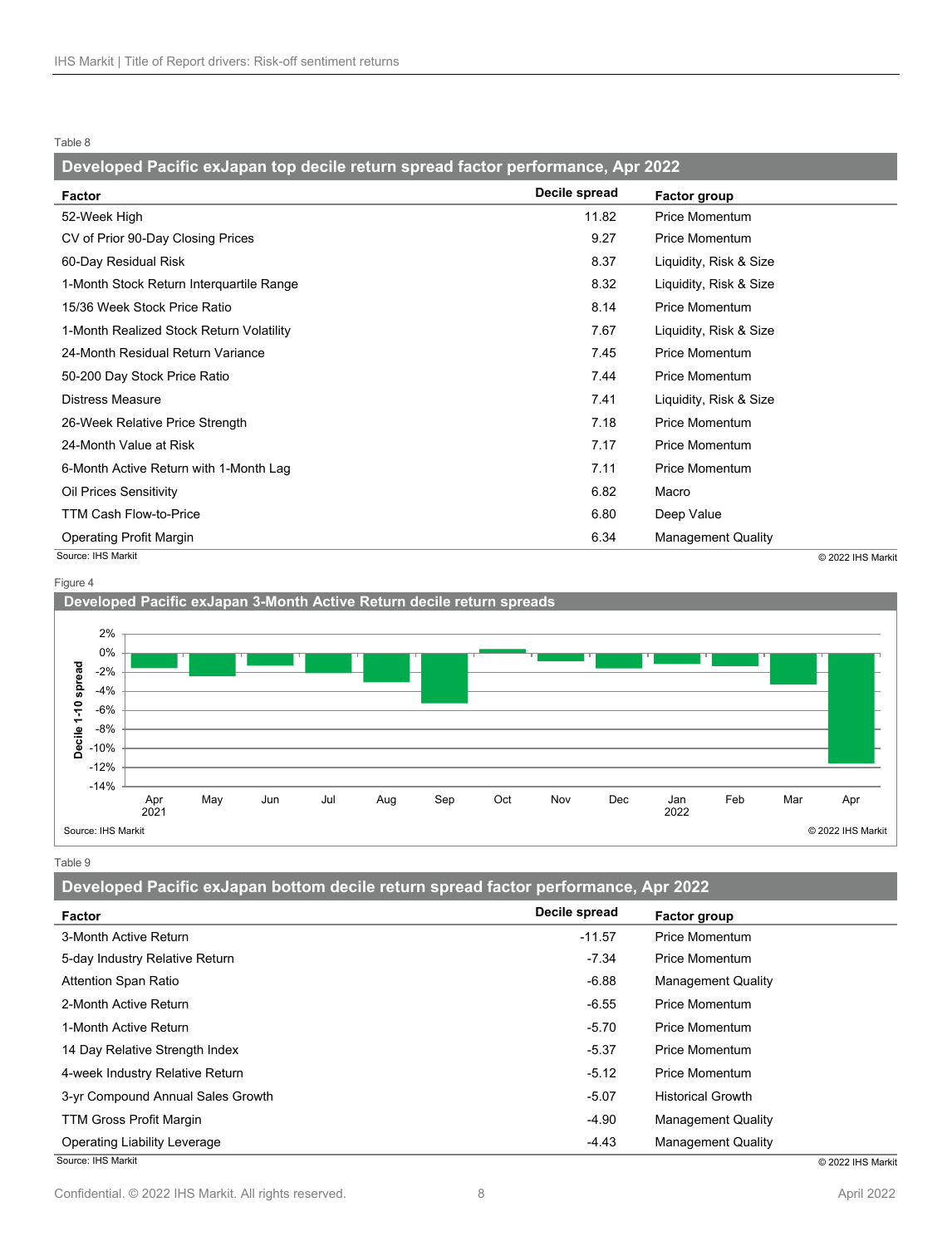| Japan Standard Cap top decile return spread factor performance, Apr 2022 |               |                          |  |
|--------------------------------------------------------------------------|---------------|--------------------------|--|
| Factor                                                                   | Decile spread | Factor group             |  |
| <b>Market Volatility Sensitivity</b>                                     | 6.71          | Macro                    |  |
| Product of Beta and Sigma                                                | 6.25          | Liquidity, Risk & Size   |  |
| 1-Month Realized Stock Return Volatility                                 | 6.24          | Liquidity, Risk & Size   |  |
| 60-Day Residual Risk                                                     | 6.12          | Liquidity, Risk & Size   |  |
| Distress Measure                                                         | 5.86          | Liquidity, Risk & Size   |  |
| CV of Prior 90-Day Closing Prices                                        | 5.83          | <b>Price Momentum</b>    |  |
| 6-Month Nominal Change in 18-Month Alpha                                 | 5.60          | <b>Price Momentum</b>    |  |
| 1-yr Change in Total Assets                                              | 5.59          | <b>Historical Growth</b> |  |
| 1-Month Stock Return Interquartile Range                                 | 5.51          | Liquidity, Risk & Size   |  |
| <b>TTM Dividend Yield</b>                                                | 5.45          | Deep Value               |  |
| Price-to-Total Assets                                                    | 5.43          | Deep Value               |  |
| 20-Day Volume Volatility to Price Volatility                             | 5.42          | Liquidity, Risk & Size   |  |
| 36-Month Active Return with 1-Month Lag                                  | 5.37          | <b>Price Momentum</b>    |  |
| <b>Stock Return Volatility</b>                                           | 5.16          | Liquidity, Risk & Size   |  |
| Leading 12 Month Cash Yield                                              | 5.04          | Deep Value               |  |
| Source: IHS Markit                                                       |               | C 2022 IHS Marki         |  |

Figure 5



Table 11

**Japan Standard Cap bottom decile return spread factor performance, Apr 2022**

| Factor                                       | Decile spread | <b>Factor group</b>      |
|----------------------------------------------|---------------|--------------------------|
| 3-Month Active Return                        | $-6.91$       | <b>Price Momentum</b>    |
| 24-Month Active Return with 1-Month Lag      | $-5.35$       | <b>Price Momentum</b>    |
| 3-yr Chg in Assets-adj TTM Free Cash Flow    | $-3.92$       | <b>Historical Growth</b> |
| Yearly TTM Total Sales Growth Rate           | $-3.86$       | <b>Historical Growth</b> |
| 3-yr Change in Assets-adj TTM Oper Cash Flow | $-3.76$       | <b>Historical Growth</b> |
| <b>Street Consensus Rating</b>               | $-3.73$       | <b>Earnings Momentum</b> |
| Lagged Inverse of PEG Ratio                  | $-3.66$       | <b>Earnings Momentum</b> |
| Second Preceding 6-month Return              | $-3.21$       | <b>Price Momentum</b>    |
| Slope of 52 Week Price Trend Line            | $-3.18$       | <b>Price Momentum</b>    |
| 3-yr Compound Annual Sales Growth            | $-3.07$       | <b>Historical Growth</b> |
| Source: IHS Markit                           |               | © 2022 IHS Markit        |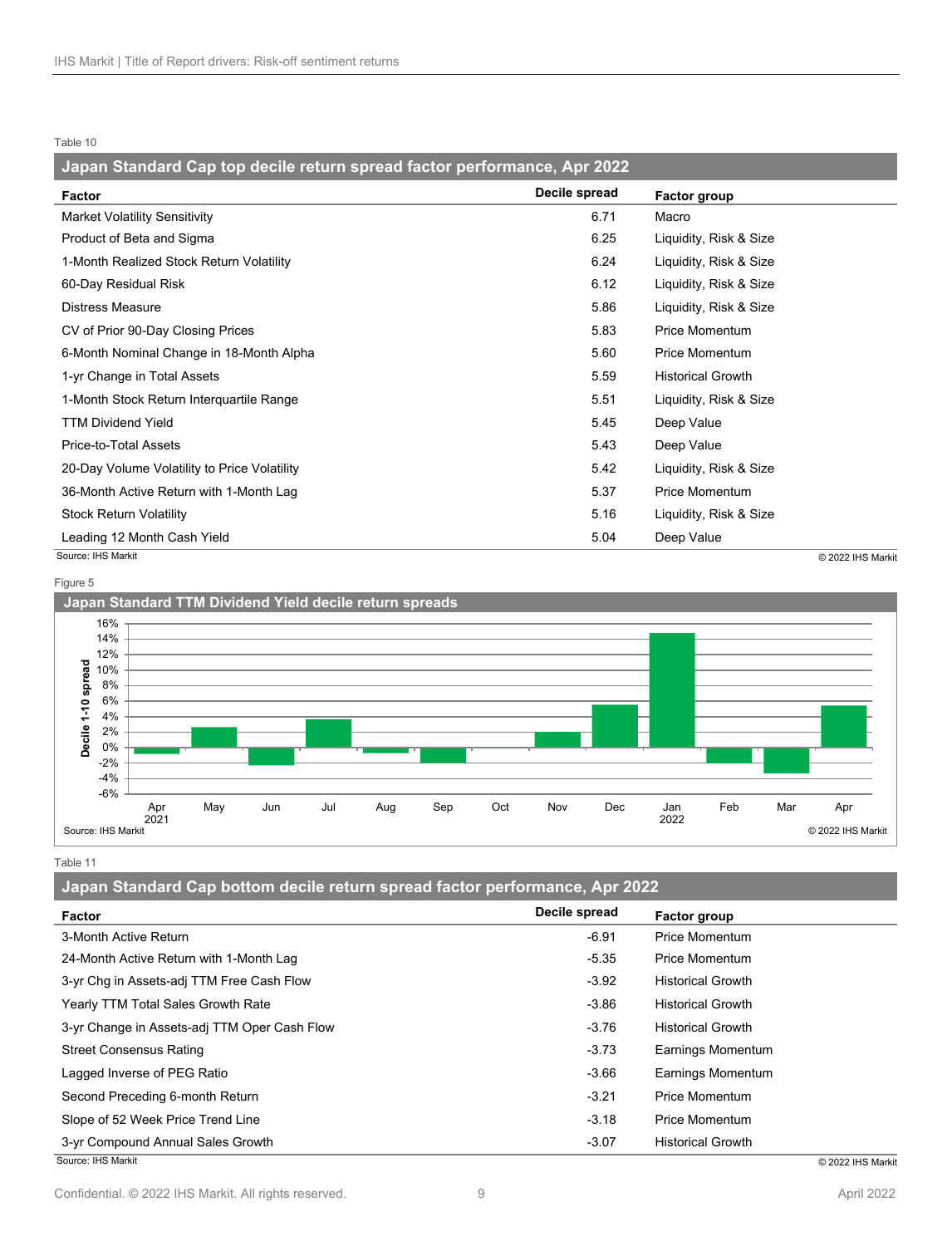## Emerging Markets

We round out the report with a review of the top (Table 12) and bottom (Table 13) performing factors in emerging markets in April. As with our other coverage universes, the risk-off trade was effective last month, as demonstrated by 1-Month Realized Stock Return Volatility (4.63%), while bottom performing factors include Lending Supply (-4.84%) and Liquidity Coefficient (-4.49%). We also consider an interesting juxtaposition of two momentum measures, 52-Week High (7.66%), favoring firms trading closest to their annual high, and 60-Month Active Return with 12-Month Lag (5.99%), favoring firms with the weakest long-term return. The distribution of quintile returns (Figure 6) indicates that, while investors continued to bid up stocks trading near their 52-week highs (quintile 1), they sold off longer term winners (quintile 5).

Table 12

| Emerging Markets top decile return spread factor performance, Apr 2022 |               |                           |  |  |
|------------------------------------------------------------------------|---------------|---------------------------|--|--|
| Factor                                                                 | Decile spread | <b>Factor group</b>       |  |  |
| 52-Week High                                                           | 7.66          | <b>Price Momentum</b>     |  |  |
| Average Trading Volume in Preceding 6-month                            | 6.21          | <b>Price Momentum</b>     |  |  |
| 60-Month Active Return with 12-Month Lag                               | 5.99          | <b>Price Momentum</b>     |  |  |
| Working Capital-to-Total Assets                                        | 5.24          | <b>Management Quality</b> |  |  |
| Natural Logarithm of Total Assets                                      | 4.98          | Liquidity, Risk & Size    |  |  |
| <b>Trading Turnover Ratio</b>                                          | 4.87          | Liquidity, Risk & Size    |  |  |
| 60-Month Active Return with 1-Month Lag                                | 4.70          | <b>Price Momentum</b>     |  |  |
| 1-Month Stock Return Interquartile Range                               | 4.69          | Liquidity, Risk & Size    |  |  |
| 1-Month Realized Stock Return Volatility                               | 4.63          | Liquidity, Risk & Size    |  |  |
| 60-Month Alpha                                                         | 4.49          | <b>Price Momentum</b>     |  |  |
| 50-200 Day Stock Price Ratio                                           | 4.49          | <b>Price Momentum</b>     |  |  |
| <b>Asset Composition</b>                                               | 4.35          | Liquidity, Risk & Size    |  |  |
| <b>Cyclically Adjusted Earnings-to-Price</b>                           | 4.24          | Deep Value                |  |  |
| 15/36 Week Stock Price Ratio                                           | 4.17          | <b>Price Momentum</b>     |  |  |
| Working Capital-to-Trailing 12-Month Sales                             | 4.14          | <b>Management Quality</b> |  |  |
| Source: IHS Markit                                                     |               | © 2022 IHS Markit         |  |  |

Figure 6

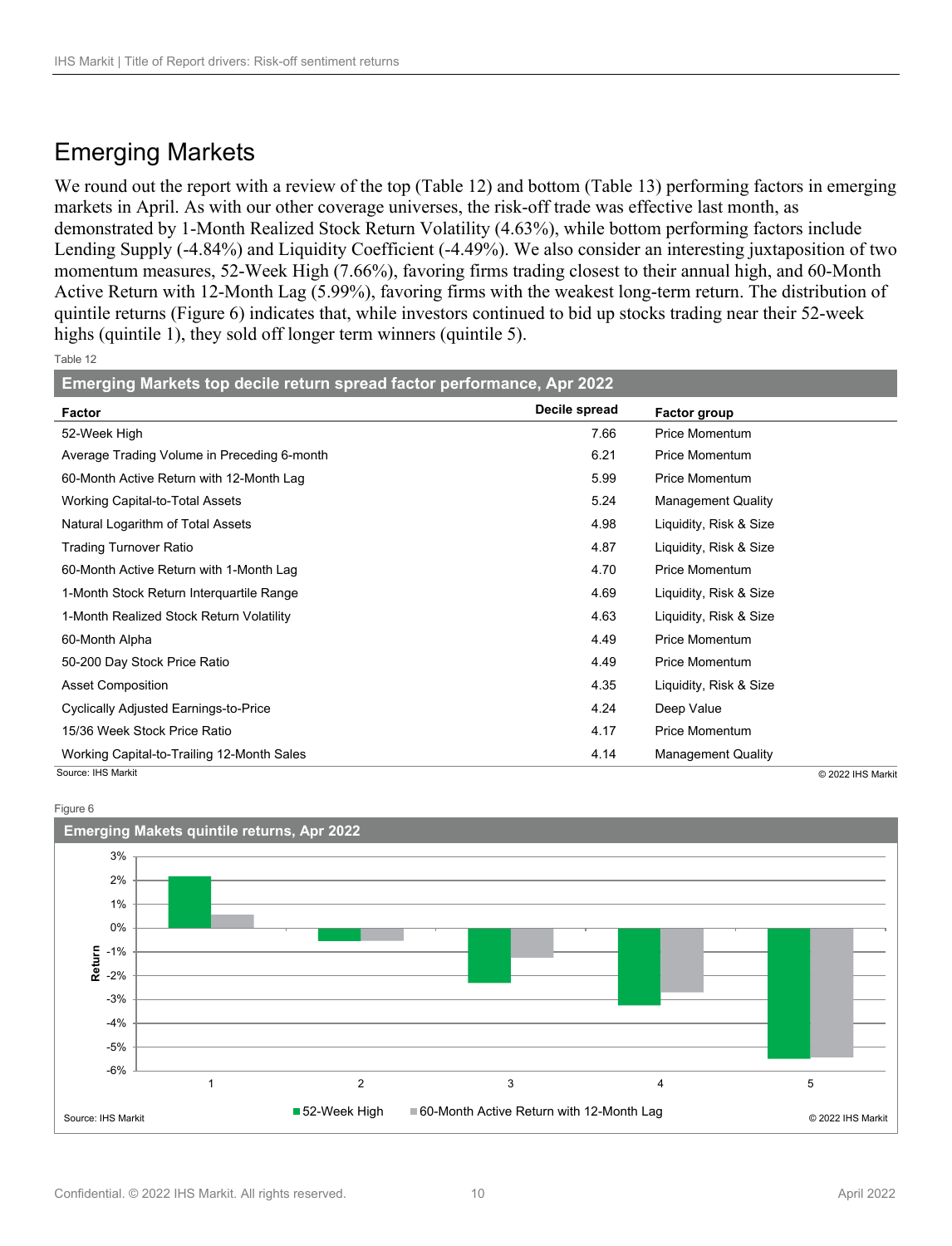| Emerging Markets bottom decile return spread factor performance, Apr 2022 |               |                           |                   |  |
|---------------------------------------------------------------------------|---------------|---------------------------|-------------------|--|
| Factor                                                                    | Decile spread | Factor group              |                   |  |
| 3-Month Active Return                                                     | $-5.30$       | <b>Price Momentum</b>     |                   |  |
| Lending Supply                                                            | $-4.84$       | <b>Short Sentiment</b>    |                   |  |
| <b>Liquidity Coefficient</b>                                              | $-4.49$       | Liquidity, Risk & Size    |                   |  |
| Average Monthly Trading Volume-to-Market Cap                              | $-4.40$       | Liquidity, Risk & Size    |                   |  |
| Attention Span Ratio                                                      | $-4.37$       | <b>Management Quality</b> |                   |  |
| Net Debt to EBITDA                                                        | -3.95         | <b>Management Quality</b> |                   |  |
| Interest Coverage                                                         | $-3.61$       | Liquidity, Risk & Size    |                   |  |
| Cash to Enterprise Value                                                  | $-3.35$       | Deep Value                |                   |  |
| Natural Logarithm of Market Capitalization                                | $-3.35$       | Liquidity, Risk & Size    |                   |  |
| <b>Fixed Assets Turnover Ratio</b>                                        | $-3.32$       | <b>Management Quality</b> |                   |  |
| Source: IHS Markit                                                        |               |                           | C 2022 IHS Markit |  |

Confidential. © 2022 IHS Markit. All rights reserved. 11 and 11 april 2022